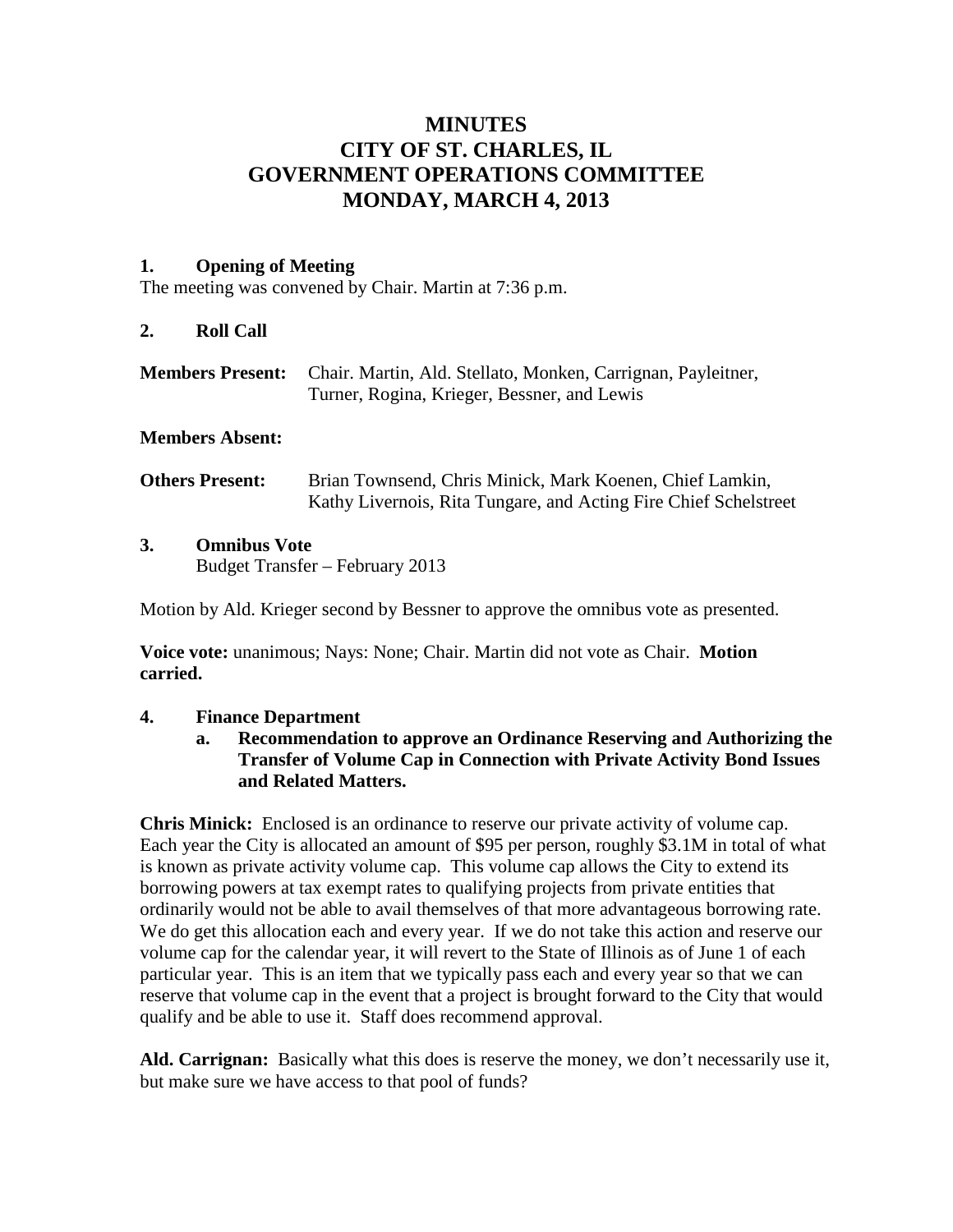Government Operations Committee March 4, 2013 Page 2

**Chris:** Correct and it's not the City borrowing the funds. What happens is the private entity comes in and goes through all the appropriate steps. They actually borrow the funds and are obligated to repay it. The City simply lends its tax exempt authority to that.

Motion by Ald. Carrignan, second by Turner to recommend approval of an Ordinance Reserving and Authorizing the Transfer of Volume Cap in Connection with Private Activity Bond Issues and Related Matters.

**Voice vote:** unanimous; Nays: None; Chair. Martin did not vote as Chair. **Motion carried.**

# **b. Monthly Update regarding City Financial Results for January 2013 – Information Only.**

**Chris Minick:** Also enclosed is the monthly financial report ending January 31, 2013. The numbers have only changed in a very minor amount as compared when we went through December's report. Essentially we are still looking at small surpluses in the General Fund of approximately \$500K, a small surplus in the Electric Fund of about \$324K, and smaller than anticipated operating deficits in the Water Fund and Wastewater Fund. I can answer any specific questions you may have, but these results have been true for the last few months – they haven't changed very much.

**Ald. Turner:** So we have a technical surplus in the Electric Fund, we have been borrowing on the General Fund for a long time, is that going to stay in the Electric Fund or are we going to repay the General Fund?

**Chris:** We would probably go back to repay the General Fund. Whatever is left over would be transferred over.

**Ald. Turner:** How much do we approximately owe the General Fund?

**Chris:** It is several million dollars.

# **5. Inventory Control Division**

**a. Recommendation to approve an Ordinance Authorizing the Sale of Items of Personal Property Owned by the City of St. Charles (miscellaneous items).**

**Mike Shortall:** We are seeking approval to dispose of city owned equipment and property via public surplus on-line auction.

**Chrmn. Martin:** I tried to find the on-line auction, where is it at?

**Mike:** You can go through on our city website or you can go to publicsurplus.com and that will take you right into it.